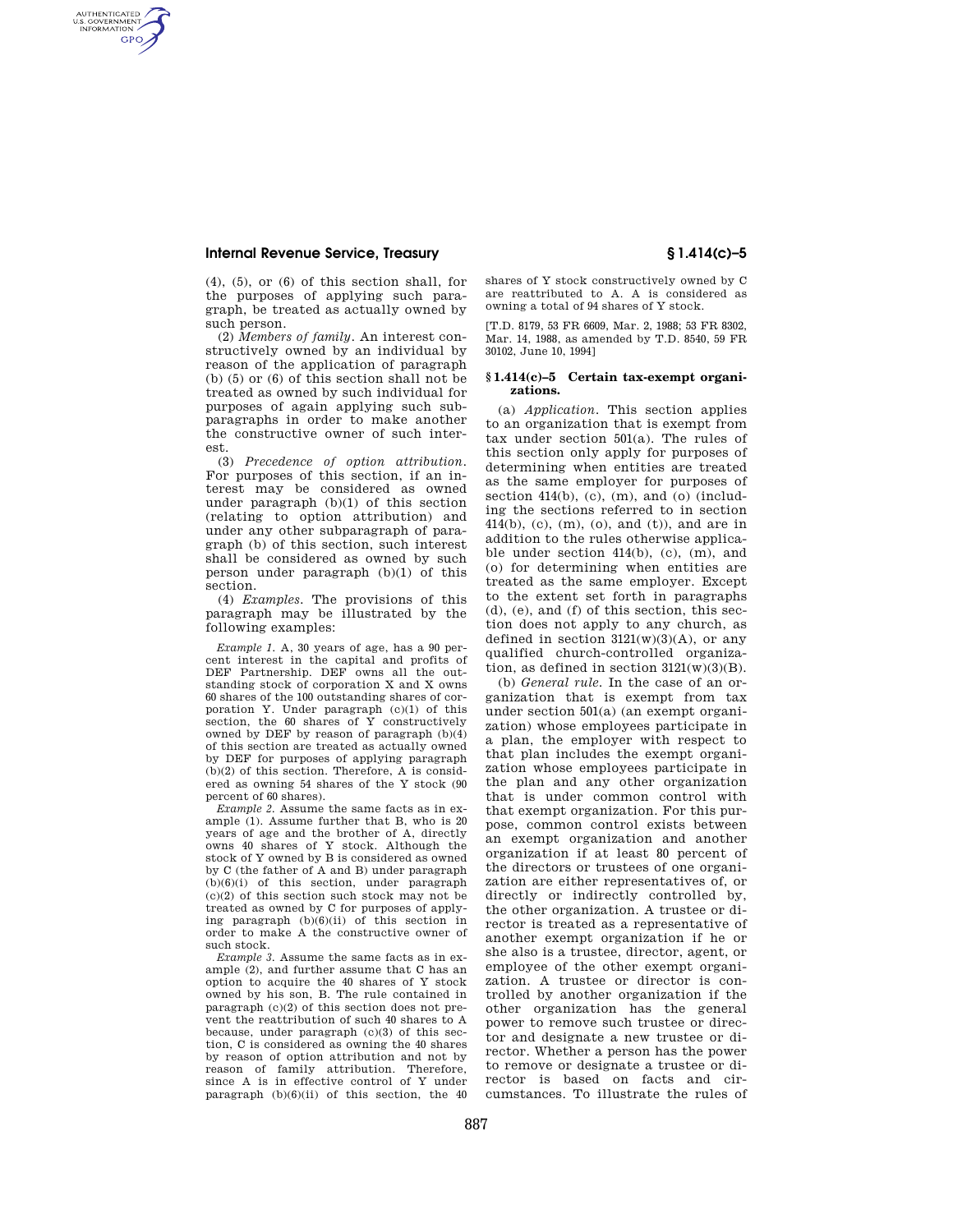this paragraph (b), if exempt organization A has the power to appoint at least 80 percent of the trustees of exempt organization B (which is the owner of the outstanding shares of corporation C, which is not an exempt organization) and to control at least 80 percent of the directors of exempt organization D, then, under this paragraph (b) and §1.414(b)–1, entities A, B, C, and D are treated as the same employer with respect to any plan maintained by A, B, C, or D for purposes of the sections referenced in section 414(b), (c), (m), (o), and (t).

(c) *Permissive aggregation with entities having a common exempt purpose*—(1) *General rule.* For purposes of this section, exempt organizations that maintain a plan to which section  $414(c)$  applies that covers one or more employees from each organization may treat themselves as under common control for purposes of section 414(c) (and, thus, as a single employer for all purposes for which section 414(c) applies) if each of the organizations regularly coordinates their day-to-day exempt activities. For example, an entity that provides a type of emergency relief within one geographic region and another exempt organization that provides that type of emergency relief within another geographic region may treat themselves as under common control if they have a single plan covering employees of both entities and regularly coordinate their day-to-day exempt activities. Similarly, a hospital that is an exempt organization and another exempt organization with which it coordinates the delivery of medical services or medical research may treat themselves as under common control if there is a single plan covering employees of the hospital and employees of the other exempt organization and the coordination is a regular part of their day-to-day exempt activities.

(2) *Authority to permit aggregation.* (i) For determining when entities are treated as the same employer under section  $414(b)$ , (c), (m), and (o), the Commissioner may issue rules of general applicability, in revenue rulings, notices, or other guidance published in the Internal Revenue Bulletin (see  $§601.601(d)(2)(ii)(b)$  of this chapter), permitting other types of combinations of

**§ 1.414(c)–5 26 CFR Ch. I (4–1–10 Edition)** 

entities that include exempt organizations to elect to be treated as under common control for one or more specified purposes if:

(A) There are substantial business reasons for maintaining each entity in a separate trust, corporation, or other form; and

(B) Such treatment would be consistent with the anti-abuse standards in paragraph (f) of this section.

(ii) For example, this authority might be exercised in any situation in which the organizations are so integrated in their operations as to effectively constitute a single coordinated employer for purposes of section 414(b), (c), (m), and (o), including common employee benefit plans.

(d) *Permissive disaggregation between qualified church controlled organizations and other entities.* In the case of a church plan (as defined in section 414(e)) to which contributions are made by more than one common law entity, any employer may apply paragraphs (b) and (c) of this section to those entities that are not a church (as defined in section  $403(b)(12)(B)$  and  $$1.403(b)-2)$ separately from those entities that are churches. For example, in the case of a group of entities consisting of a church (as defined in section  $3121(w)(3)(A)$ ), a secondary school (that is treated as a church under §1.403(b)–2), and several nursing homes each of which receives more than 25 percent of its support from fees paid by residents (so that none of them is a qualified church-controlled organization under §1.403(b)–2 and section  $3121(w)(3)(B)$ , the nursing homes may treat themselves as being under common control with each other, but not as being under common control with the church and the school, even though the nursing homes would be under common control with the school and the church under paragraph (b) of this section.

(e) *Application to certain church entities under section 3121(w)(3).* [Reserved]

(f) *Anti-abuse rule.* In any case in which the Commissioner determines that the structure of one or more exempt organizations (which may include an exempt organization and an entity that is not exempt from income tax) or